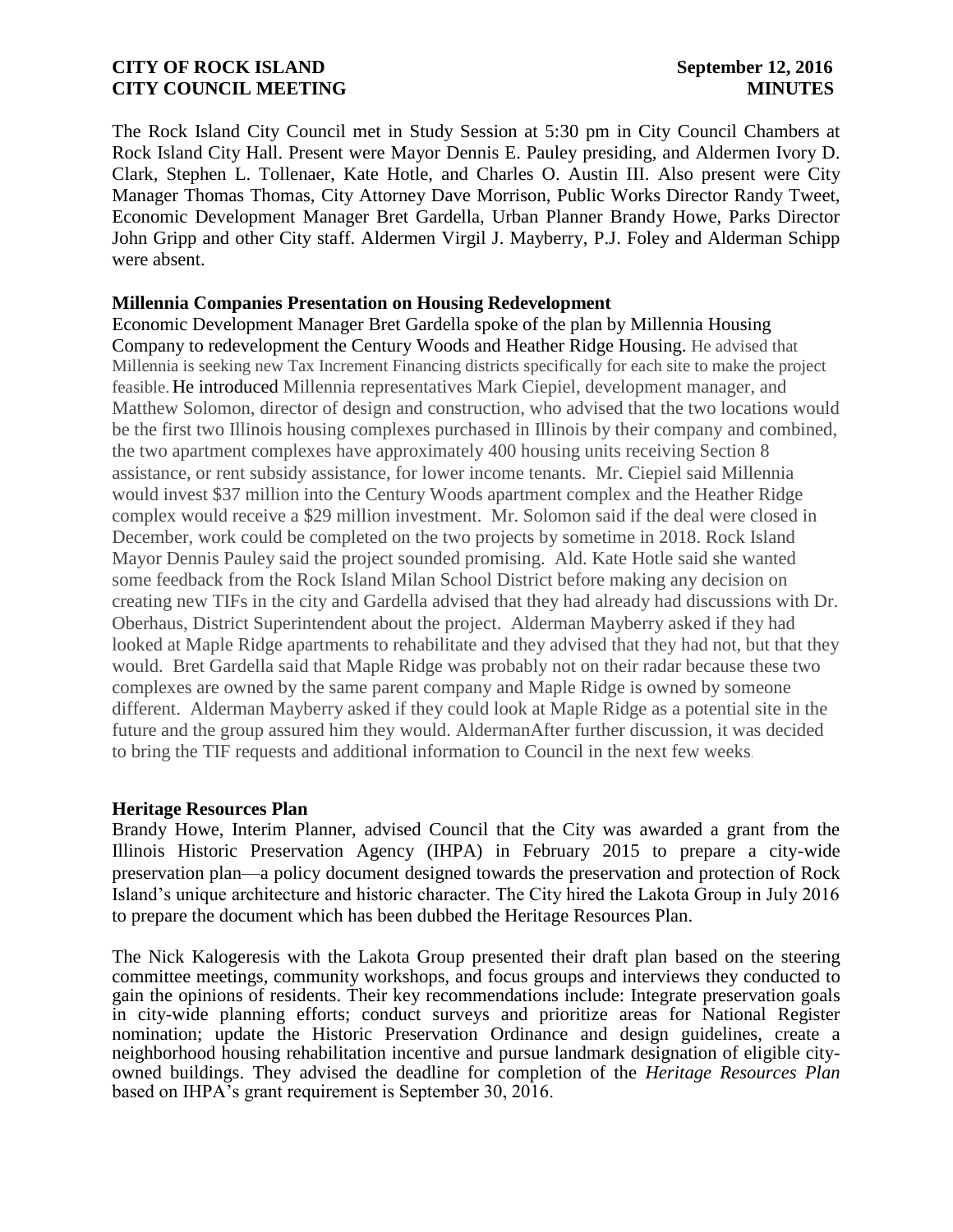### **Introduction of Park Foundation Members**

Park and Recreation Director John Gripp introduced Chairperson Daryl Empen, who spoke about the newly formed Park Foundation. Mr. Empen advised Ann Austin, Bill Nelson, John Gripp, Fred Dasso, Sarah Thoms, Gary Rowe and Todd Winter serve as members of the foundation. He stated that the Foundation will help bridge gaps on items that tax dollars just can't cover. Their mission is to identify and support parks and recreation improvements for our community by encouraging and mobilizing the financial support of neighborhood groups, foundations and citizens. Mr. Empen stated that they had their first Wine Tasting Fundraiser in June at Dimitri Wine and Spirits and it was deemed a success. Additional fundraisers will be held in the future.

### **ADJOURNMENT**

A motion made by Alderman Hotle and seconded by Alderman Clark to adjourn the meeting. The motion carried by the following Aye and No vote; those voting Aye being; Alderman Schipp, Alderman Austin, Alderman Clark, Alderman Mayberry, Alderman Foley, Alderman Tollenaer and Alderman Hotle; those voting No, none.

 $\overline{\phantom{a}}$  , and the contract of the contract of the contract of the contract of the contract of the contract of the contract of the contract of the contract of the contract of the contract of the contract of the contrac

Linda K Mohr, Deputy City Clerk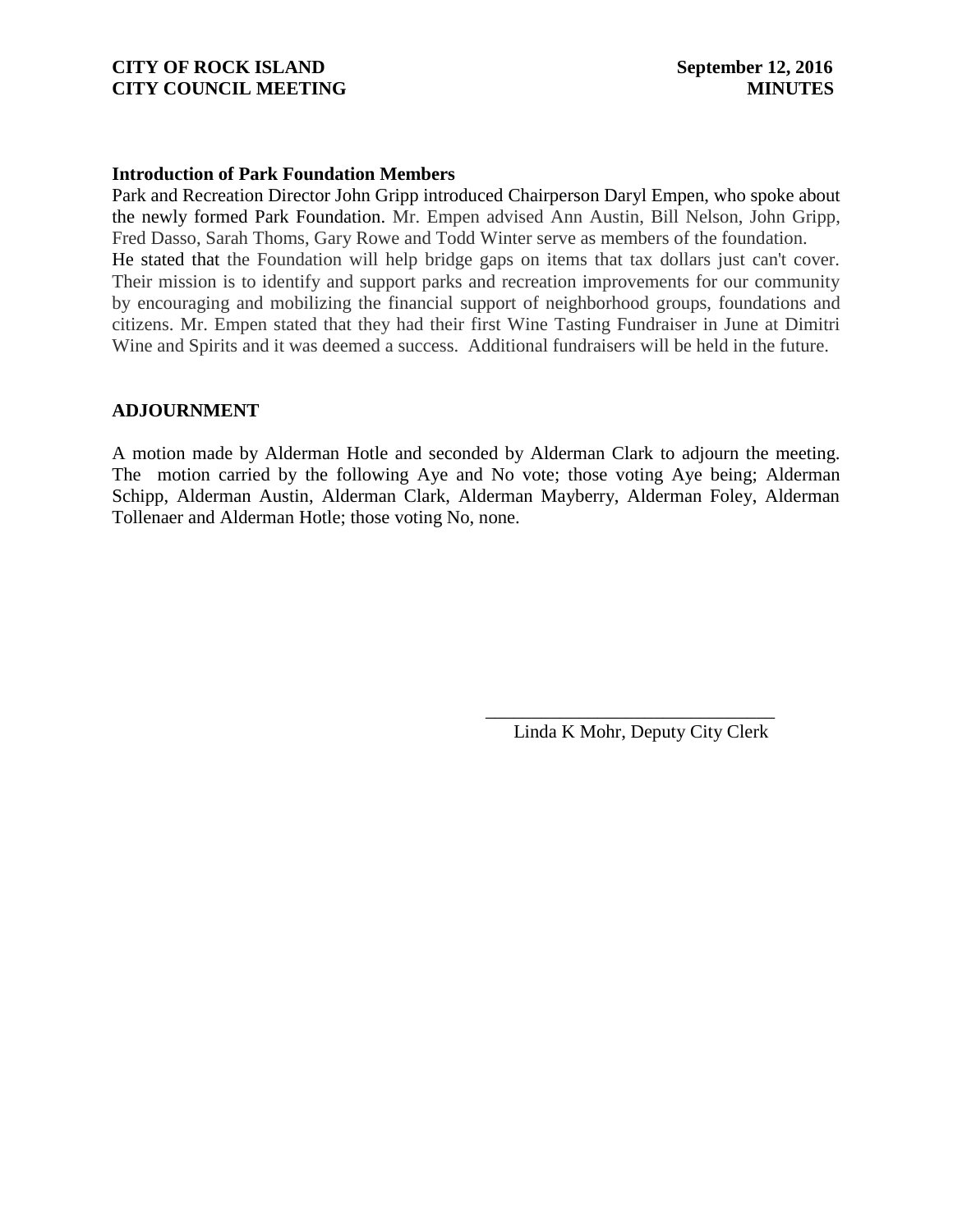Rock Island City Council met in regular session at 6:45 pm in Council Chambers of Rock Island City Hall. Present were Mayor Dennis E. Pauley presiding, and Aldermen Joshua Schipp, Charles O. Austin III, Ivory D. Clark, Virgil J. Mayberry, P.J. Foley, Stephen L. Tollenaer and Kate Hotle. Also present were City Manager Thomas Thomas, City Attorney Dave Morrison and Deputy City Clerk Linda Mohr. Absent was City Clerk Aleisha Patchin.

Introductory Proceedings

Mayor Pauley called the meeting to order and led in the Pledge of Allegiance. Alderman Clark gave the Invocation.

# Agenda Item #5 **Minutes of the meeting of August 22, 2016.**

A motion was made by Alderman Foley and seconded by Alderman Hotle to approve the Minutes of the meeting of August 22, 2016 as printed. The motion carried by the following Aye and No vote; those voting Aye being; Alderman Schipp, Alderman Austin, Alderman Clark, Alderman Mayberry, Alderman Foley, Alderman Tollenaer and Alderman Hotle; those voting No, none.

Agenda Item #6 **Update Rock Island** 

Thursday Night Groove Concert Series – In his update, Mayor Pauley stated that the free "Thursday Night Groove" concert series continues at Schwiebert Riverfront Park on Thursday, September 15, 2016. Soul Storm, an 8 piece jazz band will be delivering songs from the 60's to today. Event is open from 6:00 pm to 8:30 pm. Rock Island Happy Joes will have pizza for sale and Bent River beer will be available for purchase.

2016 Harvest Moon Banquet – Mayor Pauley also announced that the QC Botanical Center will hold this year's Harvest Moon Banquet on Thursday, September 15, 2016 at 6:00 pm. Join for an evening under the stars featuring live music, a silent auction, a wonderful guest speaker, gorgeous gardens, a cash bar and a delicious and simple farm to fork dinner. For more information or reservations please call (309) 794-0991 ext. 203.

STEM-Azing After School Events – Mayor Pauley stated that kids can try their hand at all sorts of science and engineering projects with the Rock Island Public Library's monthly STEM-Azing after school events. This month's session will be held on Wednesday, September 14 will feature wind power experiments. The hands-on projects for school-age children ages 6 and up can attend from 4:00 to 5:00 pm at the  $30/31$  Branch at  $3059$   $30<sup>th</sup>$  Street.

Evening Campfire and Bluegrass Music – Mayor Pauley also announced that there would be a free campfire and Bluegrass Music featured at the fire circle at Black Hawk State Historic Site in Rock Island at 6:00 p.m. on Thursday, September 15th. Music with Joe Nobling starts at 6:30. Free s'mores will be provided. Those attending are encouraged to bring their own lawn chairs and food to cook over the open fire. The fire pit is east of Singing Bird Center, north of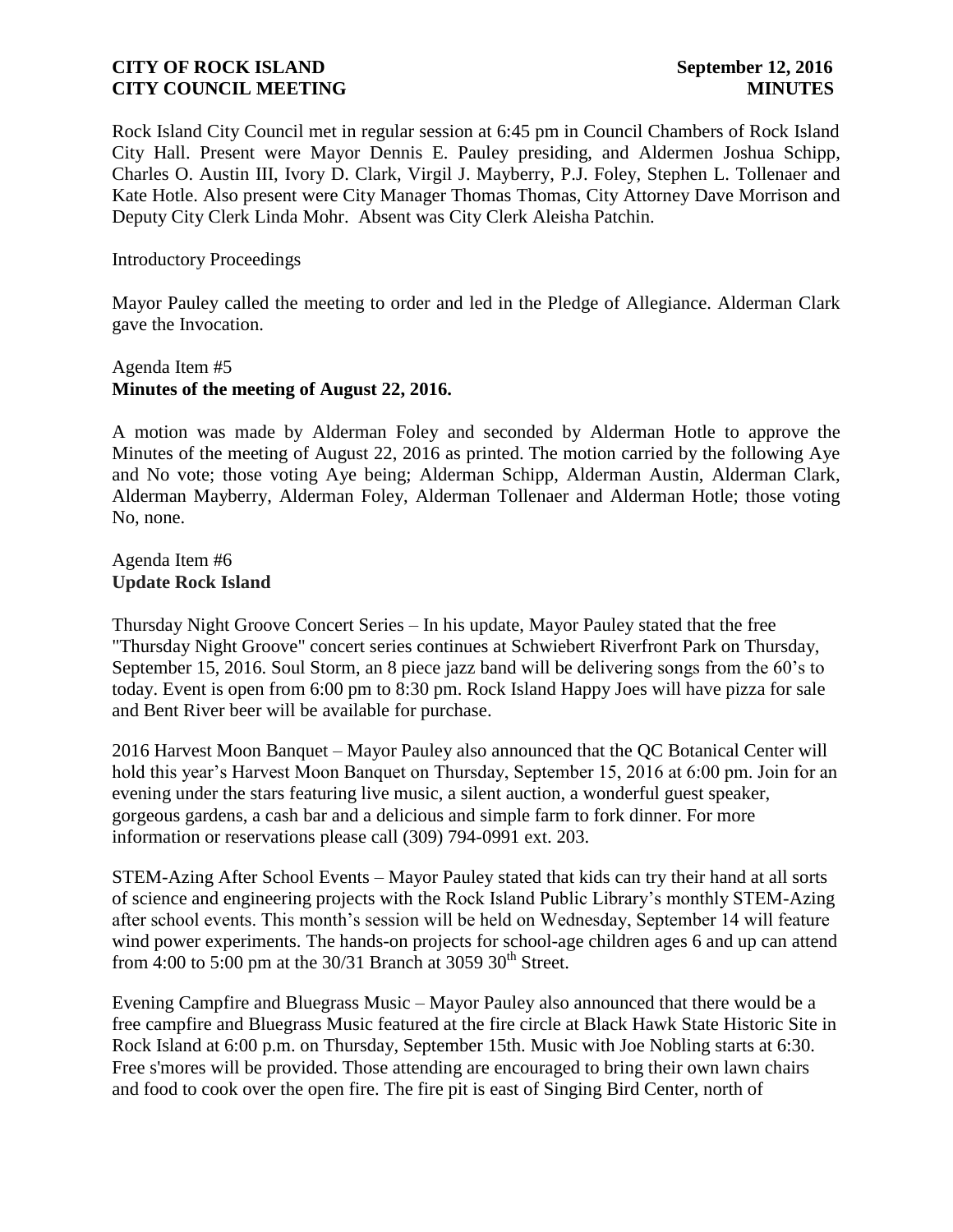Blackhawk Road at 15th Street. In case of rain meet at Singling Bird Center for music and cooking in the indoor fireplace. For more information call (309) 788-9536.

# Agenda Item #7 **Presentation of the Tell on Your Neighbor Awards by the Beautification Commission.**

The following people were nominated by one of their neighbors and honored with a certificate from the Beautification Commission:

 Berkshire Drive - Phyllis M Vroman 45 St - Phillip W Dennis 45 St - Kelley W Dunsworth 30 St - Richard L & Mary L Fislar 32 St Ct - Daniel L Budelier 38 Ave - Charles E Colclasure 30 St - Charles F Arnold Jr 35 St - Gary B Miner 35 Ave Ct - Thomas W & Brenda S Neer 35 Ave Ct - Edmund O McKamey 44 St - Philip G & Rebecca S Hare 18 Ave - Sharon L Cramer 27 Ave - Lynn & Scott Fowler 24 Ave - Michael C & Jaclyn Hannah 24 Ave - Phil T Dortch 31 Ave - Keith M Shaw 30 St - Dale B Handley 5 1/2 Ave - Mario Duarte 5 1/2 Ave - Christine Criddle 5 1/2 Ave - Suzanne E Griffin 5 1/2 Ave - Ronald G Trich Jr 5 1/2 Ave - Rental Property 5 1/2 Ave - Kristopher & Suzanne Homan 5 1/2 Ave - Valdez Ramiro Garcia 21 St - Les Ethridge & Ed Horton 32 St Ct - Eric D Woods

Agenda Item #8 **Proclamation declaring Sunday, September 11th, 2016 as Quad Cities Interfaith Day.**

Mayor Pauley read the proclamation and Marcy Doyle accepted on behalf of Quad Cities Interfaith.

Agenda Item #9

## **A Special Ordinance authorizing the acquisition of [tax auction properties in the City of](http://www.rigov.org/DocumentCenter/View/10114)  Rock Island [in the amount of \\$19,638.68](http://www.rigov.org/DocumentCenter/View/10114)**.

A motion was made by Alderman Austin and seconded by Alderman Foley to consider, suspend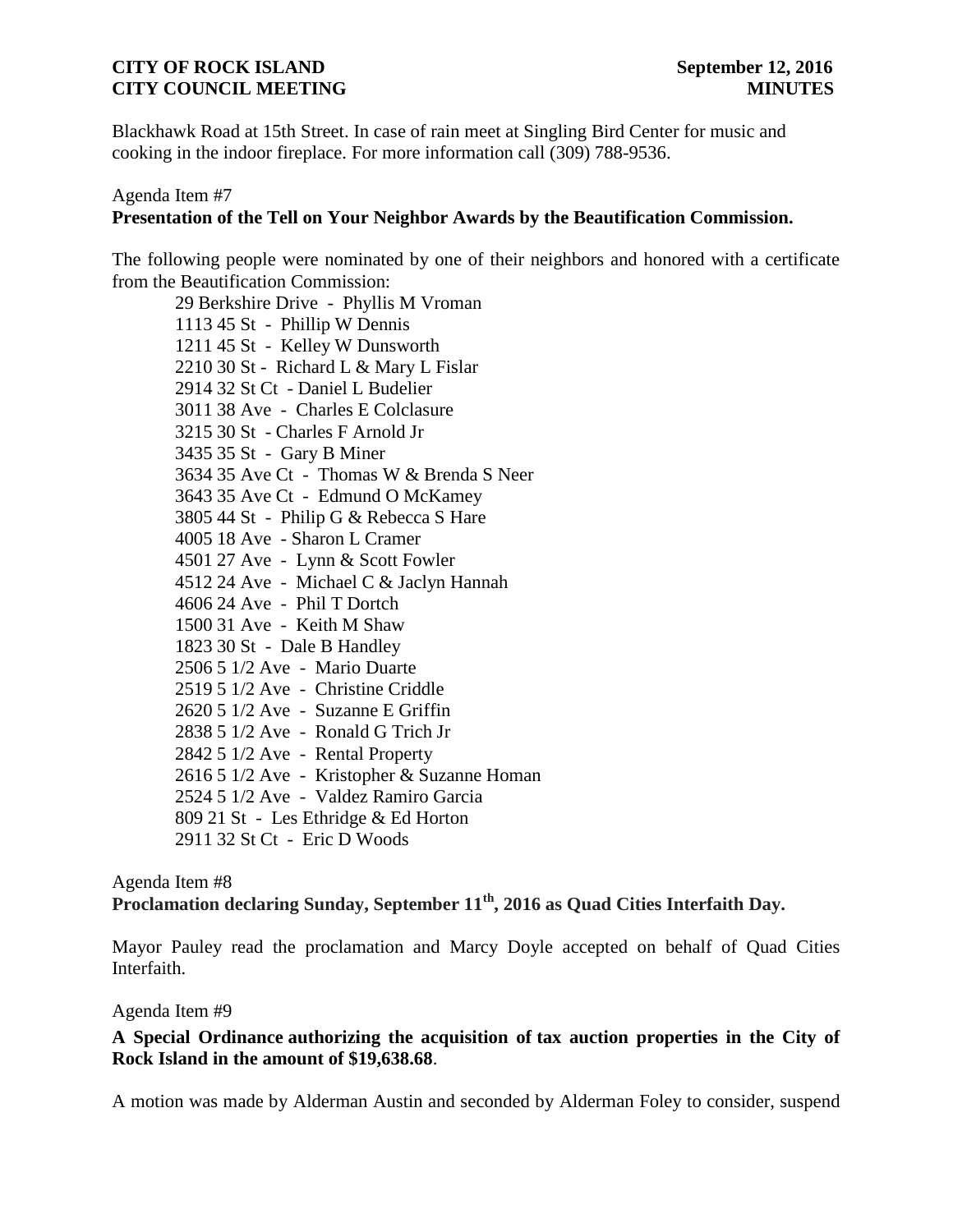the rules and pass the ordinance. The motion carried by the following Aye and No vote; those voting Aye being; Alderman Schipp, Alderman Austin, Alderman Clark, Alderman Mayberry, Alderman Foley, Alderman Tollenaer and Alderman Hotle; those voting No, none.

## Agenda Item #10

# **A Special Ordinance declaring [certain vehicles and equipment](http://www.rigov.org/DocumentCenter/View/10113) as surplus and allowing for [disposal.](http://www.rigov.org/DocumentCenter/View/10113)**

A motion was made by Alderman Schipp and seconded by Alderman Hotle to consider, suspend the rules and pass the ordinance. The motion carried by the following Aye and No vote; those voting Aye being; Alderman Schipp, Alderman Austin, Alderman Clark, Alderman Mayberry, Alderman Foley, Alderman Tollenaer and Alderman Hotle; those voting No, none.

### Agenda Item #11

**[A Special Ordinance establishing a no parking zone on both sides of the street starting on](http://www.rigov.org/DocumentCenter/View/10115)  the [west side of the driveway at 4501 42nd Avenue to the south edge of the driveway at](http://www.rigov.org/DocumentCenter/View/10115)  [4103 46th Street Court.](http://www.rigov.org/DocumentCenter/View/10115)**

A motion was made by Alderman Tollenaer and seconded by Alderman Austin to consider, suspend the rules and pass the ordinance. The motion carried by the following Aye and No vote; those voting Aye being; Alderman Schipp, Alderman Austin, Alderman Clark, Alderman Mayberry, Alderman Foley, Alderman Tollenaer and Alderman Hotle; those voting No, none.

Agenda Item #12 **CLAIMS**

It was moved by Alderman Austin and seconded by Alderman Tollenaer to accept the following reports and authorize payments as recommended. The motion carried by the following Aye and No vote; those voting Aye being; Alderman Schipp, Alderman Austin, Alderman Clark, Alderman Mayberry, Alderman Foley, Alderman Tollenaer and Alderman Hotle; those voting No, none.

a. [Report from the Human Resources Department regarding payment in the amount of](http://www.rigov.org/DocumentCenter/View/10097)  [\\$13,053.26 to Dave Morrison for legal services rendered for the month of August, 2016.](http://www.rigov.org/DocumentCenter/View/10097)

[b. Report from the General Liability Committee regarding payment in the amount of \\$3,591.63 to](http://www.rigov.org/DocumentCenter/View/10098)  AT&T for [damages to a telephone pole.](http://www.rigov.org/DocumentCenter/View/10098)

[c. Report from the Public Works Department regarding payment](http://www.rigov.org/DocumentCenter/View/10099) #4 in the amount of \$25,430.79 [to Peterson Parking Lot Striping,](http://www.rigov.org/DocumentCenter/View/10099) Colona for the 2016 Pavement Marking Program, Project 2749, [for services provided August 22 2016 through September 1 2016. \(168\)](http://www.rigov.org/DocumentCenter/View/10099)

[d Report from the Public Works Department regarding payment #3 in the amount of \\$224,187.80](http://www.rigov.org/DocumentCenter/View/10096)  to Tri [City Blacktop, Inc., Bettendorf for the 38 Street and 18 Avenue](http://www.rigov.org/DocumentCenter/View/10096) Intersection Resurfacing , [Project 2706 for services provided from July 22, 2016 through August 22, 2016. \(174\)](http://www.rigov.org/DocumentCenter/View/10096)

e. [Report from the Public Works Department regarding payment](http://www.rigov.org/DocumentCenter/View/10100) #11 in the amount of [\\$175,432.04 to Centennial Contractors of the Quad Cities, Inc., Moline for the 2015/2016](http://www.rigov.org/DocumentCenter/View/10100)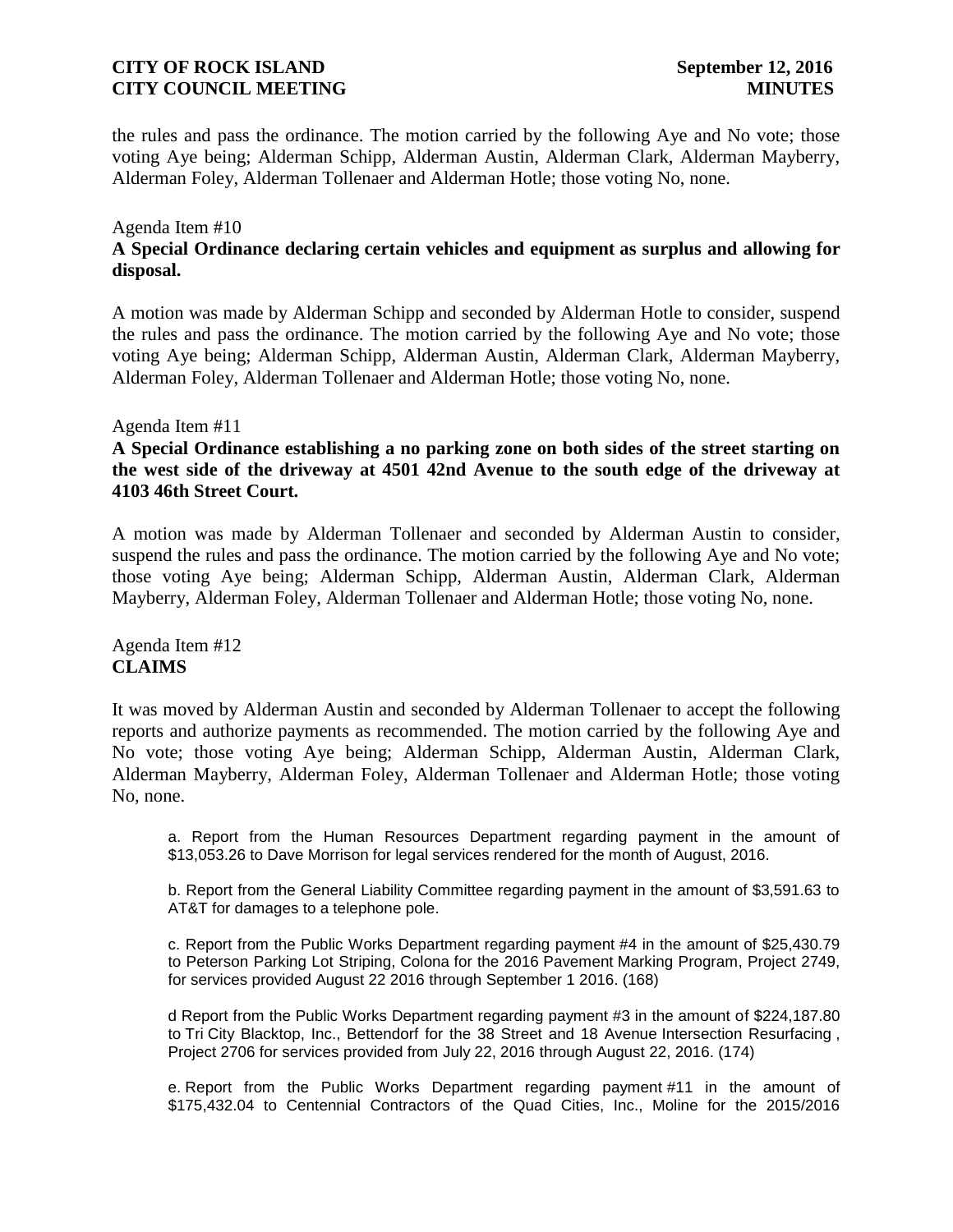Sidewalk and Pavement Patching Program, Projects 2140, 2142, and 2377 for services provided from June 22, 2016 through August 18, 2016.(175)

[f. Report from the Public Works Department regarding payment #6 in the amount of \\$50,524.00](http://www.rigov.org/DocumentCenter/View/10101)  [to Greenspace Associates, Davenport for the 2015/2016 Sod Replacement Program, Project](http://www.rigov.org/DocumentCenter/View/10101)  [21141 for services provided from June 14, 2016 through August 17, 2016. \(176\)](http://www.rigov.org/DocumentCenter/View/10101) 

### Agenda Item #13

**[Claims for the weeks of August 19 through](http://www.rigov.org/DocumentCenter/View/10109) August 25 in the amount of \$942,173.81, [August 26](http://www.rigov.org/DocumentCenter/View/10110)  [through September 1 in the amount of \\$655,609.86 a](http://www.rigov.org/DocumentCenter/View/10110)nd [September 2 through September 8 in the](http://www.rigov.org/DocumentCenter/View/10111)  [amount of \\$202,150.15 and payroll for the weeks of August 15 through August 28 in the amount of](http://www.rigov.org/DocumentCenter/View/10111)  [\\$1,421,510.79.](http://www.rigov.org/DocumentCenter/View/10111)**

It was moved by Alderman Clark and seconded by Alderman Mayberry to allow the claims and payroll. The motion carried by the following Aye and No vote; those voting Aye being; Alderman Schipp, Alderman Austin, Alderman Clark, Alderman Mayberry, Alderman Foley, Alderman Tollenaer and Alderman Hotle; those voting No, none.

### Agenda Item #14 **Purchase Card Claims for the month of August, 2016.**

Alderman Hotle moved and Alderman Schipp seconded to approve the purchase card claims as recommended. The motion carried by the following Aye and No vote; those voting Aye being; Alderman Schipp, Alderman Austin, Alderman Clark, Alderman Mayberry, Alderman Foley, Alderman Tollenaer and Alderman Hotle; those voting No, none.

### Agenda Item #15

**[Report from the Public Works Department regarding bids for the purchase of a valve](http://www.rigov.org/DocumentCenter/View/10091)  [maintenance trailer, recommending the bid be awarded to E.H. Wachs of Harvard, IL in](http://www.rigov.org/DocumentCenter/View/10091)  [the amount of \\$67,037.83.](http://www.rigov.org/DocumentCenter/View/10091)**

It was moved by Alderman Schipp and seconded by Alderman Hotle to award the bid as recommended and authorize the purchase. The motion carried by the following Aye and No vote; those voting Aye being; Alderman Schipp, Alderman Austin, Alderman Clark, Alderman Mayberry, Alderman Foley, Alderman Tollenaer and Alderman Hotle; those voting No, none.

#### Agenda Item #16

**Report from the [Public Works Department recommending](http://www.rigov.org/DocumentCenter/View/10093) authorizing the State contract purchase [of a 2017 Ford F150 4x4 pickup from Wright Automotive, Hillsboro, Illinois in the amount of](http://www.rigov.org/DocumentCenter/View/10093)  [\\$23,563.00.](http://www.rigov.org/DocumentCenter/View/10093)**

Alderman Hotle moved and Alderman Austin seconded to approve the purchase as recommended. The motion carried by the following Aye and No vote; those voting Aye being; Alderman Schipp, Alderman Austin, Alderman Clark, Alderman Mayberry, Alderman Foley, Alderman Tollenaer and Alderman Hotle; those voting No, none.

Agenda Item #17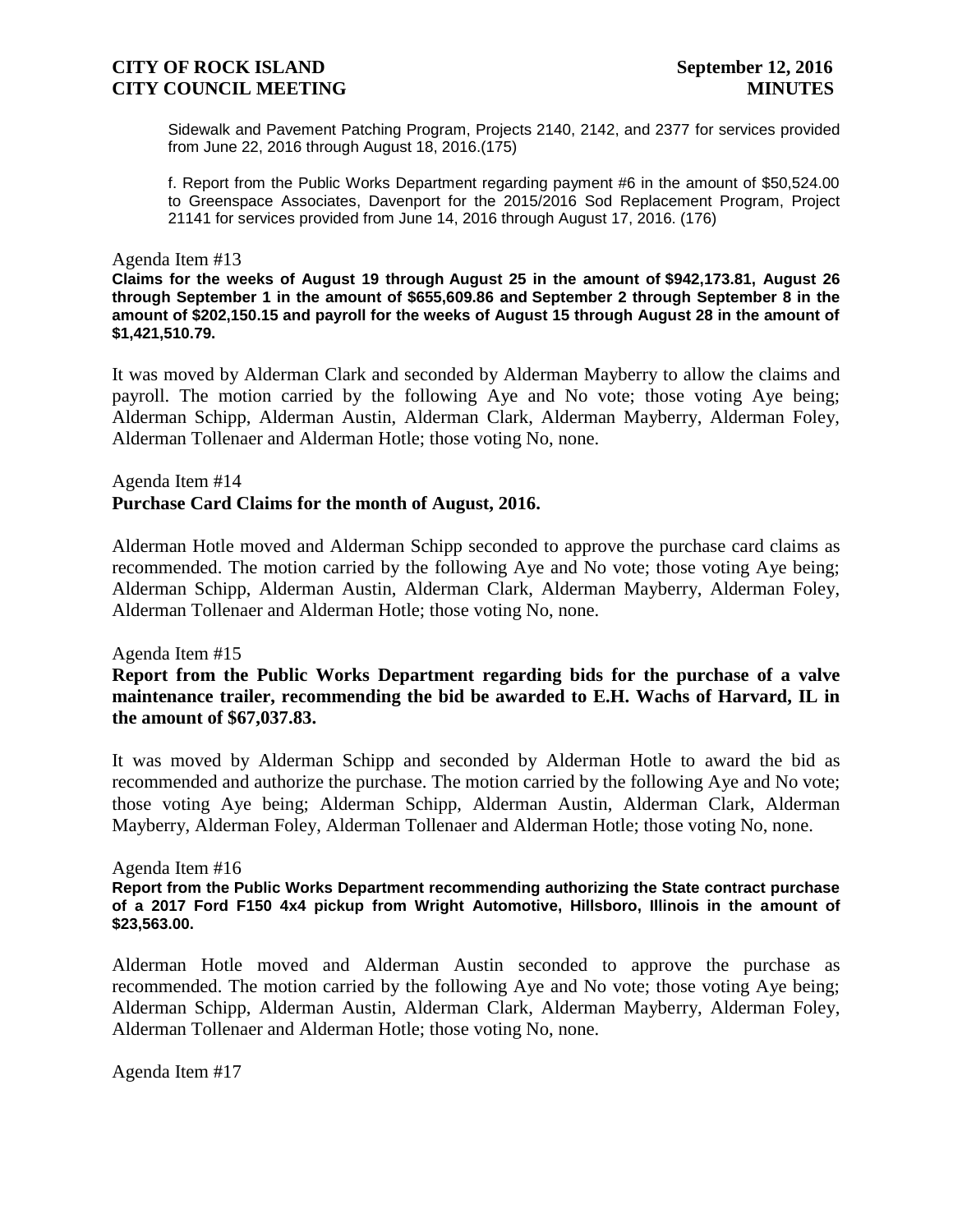#### **Report from the Public Works Department regarding bids for the GTI Growth Wetland Mitigation, Project 2775 recommending the bid be awarded to Valley Construction Company, Rock Island in the amount of \$101,110.00.**

Alderman Schipp asked Public Works Director Randy Tweet if this project was part of the original plan when the GTI facility was built and Tweet confirmed that it was. After some more discussion, it was moved by Alderman Clark and seconded by Alderman Hotle to approve the bid as recommended. The motion carried by the following Aye and No vote; those voting Aye being; Alderman Schipp, Alderman Austin, Alderman Clark, Alderman Mayberry, Alderman Foley, Alderman Tollenaer and Alderman Hotle; those voting No, none.

### Agenda Items #18 and #19

**[Report from the Public Works Department recommending approving the 18th Avenue Local](http://www.rigov.org/DocumentCenter/View/10102)  [Agency Agreement for Federal Participation and the Resolution for Improvement by Municipality](http://www.rigov.org/DocumentCenter/View/10102)  [Under the Illinois Highway Code.](http://www.rigov.org/DocumentCenter/View/10102)**

### **[Report from the Public Works Department recommending](http://www.rigov.org/DocumentCenter/View/10103) approving the 38 Street Local Agency Agreement for [Federal Participation and the Resolution for Improvement by the Municipality](http://www.rigov.org/DocumentCenter/View/10103)  [Under the Illinois Highway Code.](http://www.rigov.org/DocumentCenter/View/10103)**

Public Works Director, Randy Tweet advised that the  $18<sup>th</sup>$  Avenue project will stretch from  $17<sup>th</sup>$ Street in Rock Island to the Moline border and the 38<sup>th</sup> Street project will stretch from 7<sup>th</sup> Avenue in Rock Island to Blackhawk Road. After more discussion, it was moved by Alderman Foley and seconded by Alderman Hotle to combine Items #18 and #19 and to approve the agreements and resolutions as recommended and authorize the Mayor to execute the contract documents. The motion carried by the following Aye and No vote; those voting Aye being; Alderman Schipp, Alderman Austin, Alderman Clark, Alderman Mayberry, Alderman Foley, Alderman Tollenaer and Alderman Hotle; those voting No, none.

#### Agenda Item #20

### **[Report from the Public Works Department recommending three additional vehicles be declared](http://www.rigov.org/DocumentCenter/View/10120)  [surplus.](http://www.rigov.org/DocumentCenter/View/10120)**

It was moved by Alderman Hotle and seconded by Alderman Austin to declare these items as surplus as recommended and authorize their disposal in a manner that will be advantageous to the City of Rock Island. The motion carried by the following Aye and No vote; those voting Aye being; Alderman Schipp, Alderman Austin, Alderman Clark, Alderman Mayberry, Alderman Foley, Alderman Tollenaer and Alderman Hotle; those voting No, none.

#### Agenda Item #21

### **[Report from the Public Works Department recommending the existing the fence on the right of](http://www.rigov.org/DocumentCenter/View/10119)  [way at 1209 21 Avenue remains as it stands.](http://www.rigov.org/DocumentCenter/View/10119)**

Alderman Hotle moved and Alderman Tollenaer seconded to allow the fence to remain at its current location providing there is proof of insurance listing the City as an additional insured and a recordable agreement is made. The motion carried by the following Aye and No vote; those voting Aye being; Alderman Schipp, Alderman Austin, Alderman Clark, Alderman Mayberry, Alderman Foley, Alderman Tollenaer and Alderman Hotle; those voting No, none.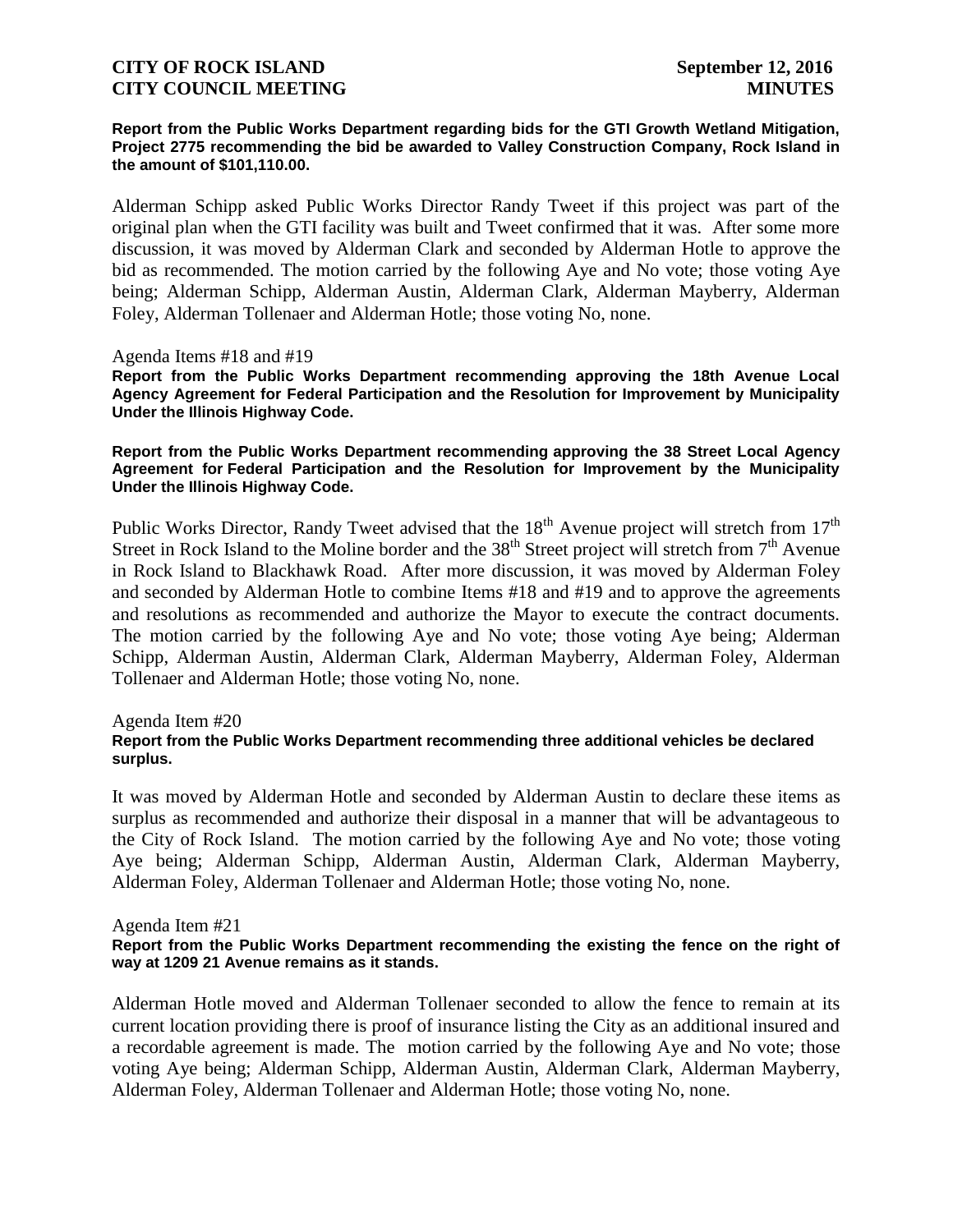### Agenda Item #22

**[Report from the Community and Economic Development Department regarding the proposed](http://www.rigov.org/DocumentCenter/View/10095)  [changes to the Board of Zoning Appeals Code of Ordinances.](http://www.rigov.org/DocumentCenter/View/10095)**

It was moved by Alderman Schipp and seconded by Alderman Hotle to defer this item until the first meeting in November. After some discussion, the motion to defer carried by the following Aye and No vote; those voting Aye being; Alderman Schipp, Alderman Austin, Alderman Clark, Alderman Mayberry, Alderman Foley, Alderman Tollenaer and Alderman Hotle; those voting No, none.

### Agenda Item #23

**Report from the Police Department regarding [a contract with Rock Island Housing Authority for](http://www.rigov.org/DocumentCenter/View/10104)  police services at the Housing Authority's seven [properties, recommending a one year](http://www.rigov.org/DocumentCenter/View/10104)  renewal [expiring September 30, 2017.](http://www.rigov.org/DocumentCenter/View/10104)** 

It was moved by Alderman Foley and seconded by Alderman Tollenaer to approve the contract as recommended and authorize the City Manager to execute the contract documents. The motion carried by the following Aye and No vote; those voting Aye being; Alderman Schipp, Alderman Austin, Alderman Clark, Alderman Mayberry, Alderman Foley, Alderman Tollenaer and Alderman Hotle; those voting No, none.

Agenda Item #24

### **Report from the Mayor regarding [an appointment to the Citizens Advisory Committee.](http://www.rigov.org/DocumentCenter/View/10094)**

It was moved by Alderman Hotle and seconded by Alderman Tollenaer to approve the appointment as recommended. The motion carried by the following Aye and No vote; those voting Aye being; Alderman Schipp, Alderman Austin, Alderman Clark, Alderman Mayberry, Alderman Foley, Alderman Tollenaer and Alderman Hotle; those voting No, none.

Agenda Items #25

**[Report from the City Clerk regarding a request from Stephen Moller for a Street Closing at 22 1/2](http://www.rigov.org/DocumentCenter/View/10107)  [Avenue between 25th Street and 26th Street on Saturday, September 24, 2016](http://www.rigov.org/DocumentCenter/View/10107) from 4:00 pm to 6:00 pm [for a block party.](http://www.rigov.org/DocumentCenter/View/10107)**

It was moved by Alderman Hotle and seconded by Alderman Foley to approve the request as recommended. The motion carried by the following Aye and No vote; those voting Aye being; Alderman Schipp, Alderman Austin, Alderman Clark, Alderman Mayberry, Alderman Foley, Alderman Tollenaer and Alderman Hotle; those voting No, none.

#### Agenda Items #26

**Report from the City Clerk regarding a [request from Augustana College Fraternity Rho Nu Delta](http://www.rigov.org/DocumentCenter/View/10106)  for Sound Amplification for Saturday, September 24th [from 6:30 pm to 10:00 pm for a concert](http://www.rigov.org/DocumentCenter/View/10106)  [fundraising event for the Alzheimer Foundation at the Augustana College Football Field.](http://www.rigov.org/DocumentCenter/View/10106)**

Alderman Schipp moved and Alderman Mayberry seconded to approve the Sound Amplification permit as recommended. The motion carried by the following Aye and No vote; those voting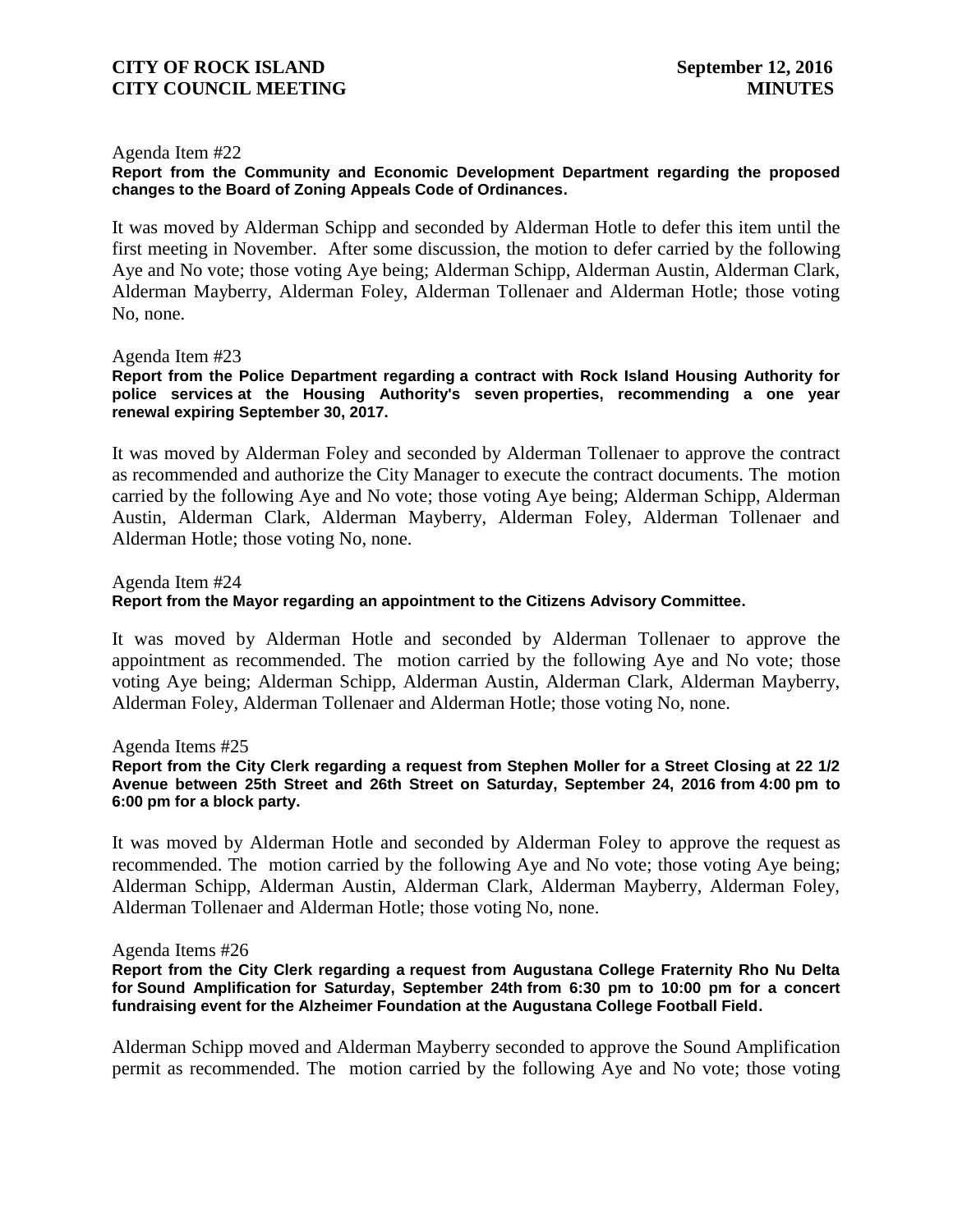Aye being; Alderman Schipp, Alderman Austin, Alderman Clark, Alderman Mayberry, Alderman Foley, Alderman Tollenaer and Alderman Hotle; those voting No, none.

### Agenda Items #27

**[Report from the City Clerk regarding a Plaza activity/event application from Phil Woodward of The](http://www.rigov.org/DocumentCenter/View/10108)  Arena at 1811 2nd Avenue requesting to host [an outdoor concert on Saturday, October 15, 2016](http://www.rigov.org/DocumentCenter/View/10108)  [from 6:00 pm to 12:30 am.](http://www.rigov.org/DocumentCenter/View/10108)**

Alderman Hotle moved and Alderman Schipp seconded to approve the event as recommended. The motion carried by the following Aye and No vote; those voting Aye being; Alderman Schipp, Alderman Austin, Alderman Clark, Alderman Mayberry, Alderman Foley, Alderman Tollenaer and Alderman Hotle; those voting No, none.

#### Agenda Item #28

### **[Report from the City Clerk regarding an activity permit from Alleman High School requesting to](http://www.rigov.org/DocumentCenter/View/10122)  [hold their annual Homecoming Parade on Friday, September 23, 2016.](http://www.rigov.org/DocumentCenter/View/10122)**

Alderman Hotle moved and Alderman Tollenaer seconded to approve the event as recommended. The motion carried by the following Aye and No vote; those voting Aye being; Alderman Schipp, Alderman Austin, Alderman Clark, Alderman Mayberry, Alderman Foley, Alderman Tollenaer and Alderman Hotle; those voting No, none.

Agenda Item #29 **Other Business.**

No one from the Council wish to make additional comments.

Six people signed up to speak.

Lindsay O'Brien, 1710  $65<sup>th</sup>$  Avenue W, Rock Island, wished to express her support of backyard chickens. She says she currently has chickens and they make great pets and are a great sustainable food source.

Dan Bonowski,  $313 - 20<sup>th</sup>$  Street, Rock Island, wished to speak to the Mayor and Council regarding his Jaded Gypsy redevelopment project. He is asking for additional assistance from the City to complete his project. After some discussion, Mayor Pauley asked Bret Gardella, Economic Development Manager to look into this project some more and have a report to update the Council at the next meeting.

Michelle Ramsey-Moody, 8201 Ridgewood Road, Rock Island. Ms. Ramsey-Moody also wished to discuss backyard chickens and to voice her support.

Larry Hunter,  $1213 - 15$ <sup>th</sup> St, Rock Island. Mr. Hunter wished to address the Council and voice his displeasure with the outcome of the WalMart project.

Chioma Ezeugwu, 1228 21<sup>st</sup> Avenue, Rock Island. Ms. Ezeugwu wished to express to Council her displeasure with the vote earlier in the evening regarding the fence in the right of way at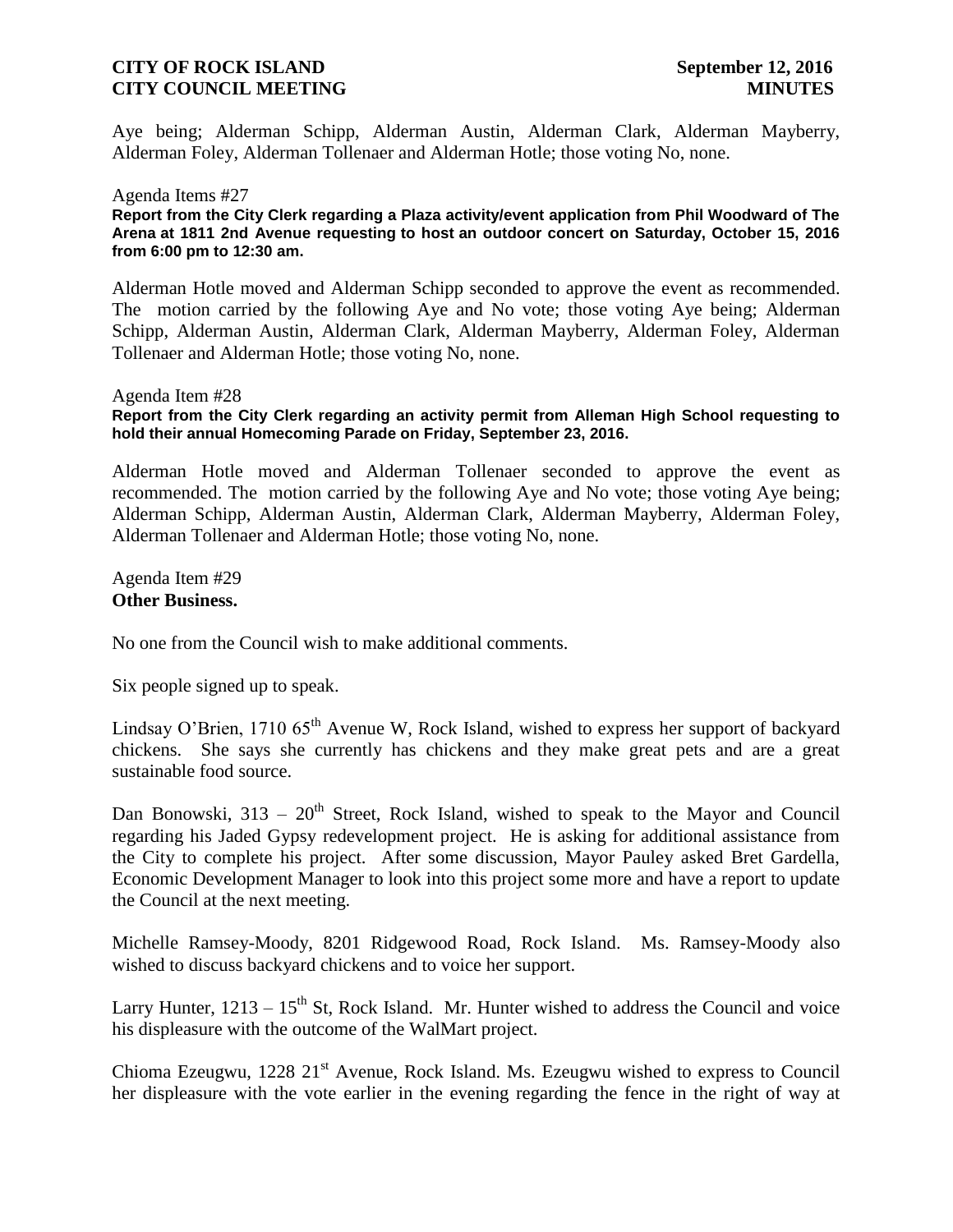Friendship Manor. She stated that her house is directly across from Friendship Manor and that the fence obstructs her view as she is backing out of her driveway. She expressed that this fence is a hazard and should be moved back, onto Friendship Manor property. After some discussion by Council, Alderman Foley directed her to get with Public Works Director Randy Tweet for further discussion. He made a motion and Alderman Hotle seconded to recall the item and have it brought back to the Council on a future agenda for another vote. The motion to recall carried by the following Aye and No vote; those voting Aye being; Alderman Schipp, Alderman Austin, Alderman Clark, Alderman Mayberry, Alderman Foley, Alderman Tollenaer and Alderman Hotle; those voting No, none.

Phil Hare, 3805 44<sup>th</sup> Street, Rock Island. Mr. Hare wished to discuss \*\*\*\*\*\* Avenue, that connects 38<sup>th</sup> Street and 44<sup>th</sup> Street. He states this Avenue is in total disrepair and is often used as a shortcut to miss the lights on Blackhawk Road. Mr. Hare suggested Council look into having that Avenue dead end at one end or the other to eliminate the vehicles cutting through, often at high speeds. After some discussion, it was agreed that this was an option to consider and directed our Public Works Department to look into this possibility further.

Sven Jacobson addressed the Council with

# Agenda Item #30 **Executive Session on Personnel, Property Acquisition and Litigation.**

A motion was made by Alderman Foley and seconded by Alderman Clark at 7:56 pm to recess to Executive Session on matters of Personnel, Property Acquisition and Litigation. The motion carried by the following Aye and No vote; those voting Aye being; Alderman Schipp, Alderman Austin, Alderman Clark, Alderman Mayberry, Alderman Foley, Alderman Tollenaer and Alderman Hotle; those voting No, none.

Agenda Item #31 **Recess**

A motion was made by Alderman Hotle and seconded by Alderman Foley to reconvene the regular meeting at 8:28 pm. The motion carried by the following Aye and No vote; those voting Aye being; Alderman Schipp, Alderman Austin, Alderman Clark, Alderman Mayberry, Alderman Foley, Alderman Tollenaer and Alderman Hotle; those voting No, none.

A motion was made by Alderman Mayberry and seconded by Alderman Schipp to recess to 5:30 pm, Monday, September 19, 2016. The motion carried by the following Aye and No vote; those voting Aye being; Alderman Schipp, Alderman Austin, Alderman Clark, Alderman Mayberry, Alderman Foley, Alderman Tollenaer and Alderman Hotle; those voting No, none.

 $\overline{\phantom{a}}$  , and the contract of the contract of the contract of the contract of the contract of the contract of the contract of the contract of the contract of the contract of the contract of the contract of the contrac